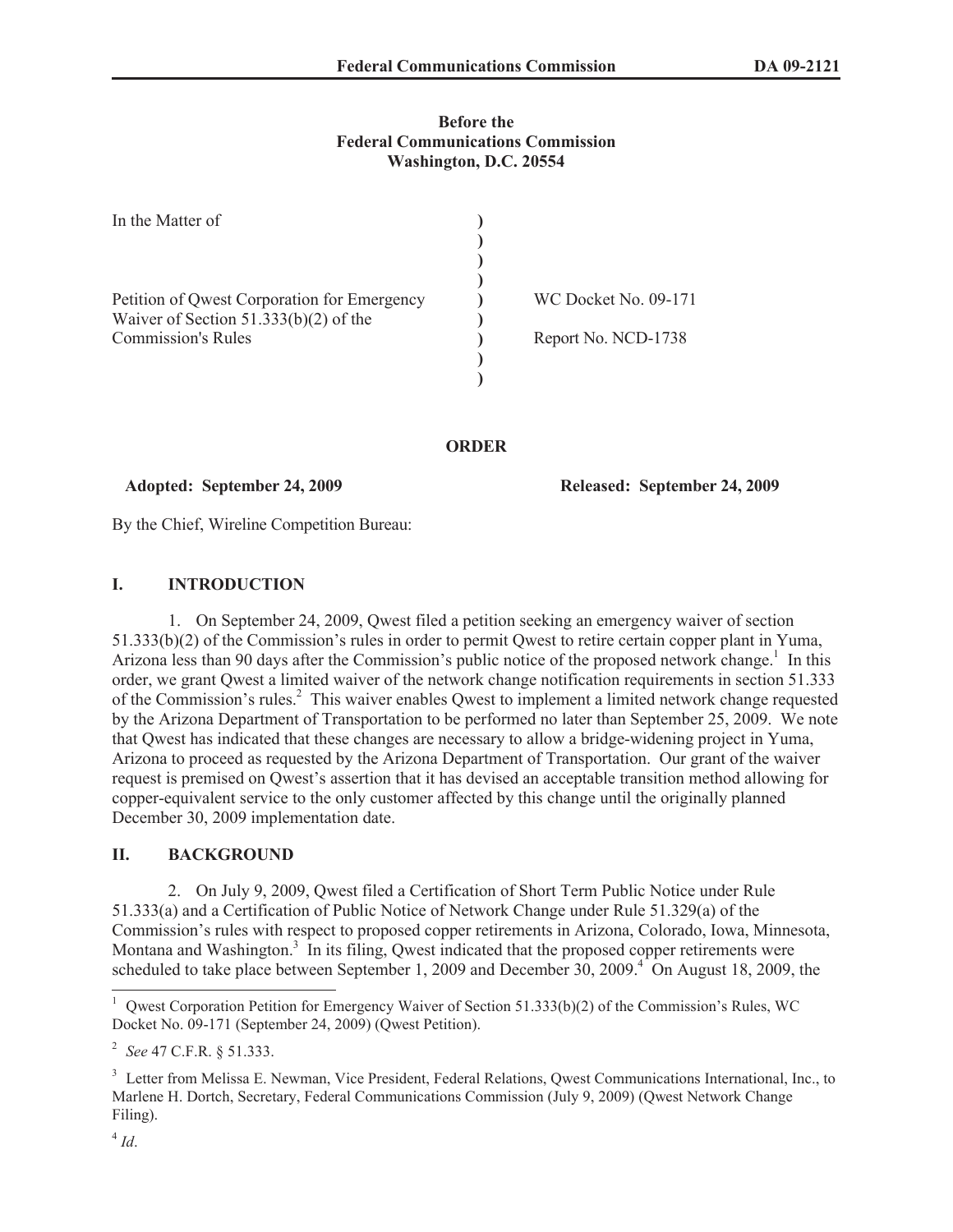Wireline Competition Bureau released a public notice announcing receipt of the Qwest Network Change Filing.<sup>5</sup> Section 51.333(b) of the Commission's rules provides that "short term notices shall be deemed final on the tenth business day after the release of the Commission's public notice, unless an objection is filed" but "notices of replacement of copper loops or copper subloops with fiber-to-the-home loops or fiber-to-the-curb loops shall be deemed approved on the 90th day after the release of the Commission's public notice of the filing, unless an objection is filed."<sup>6</sup>

3. On September 24, 2009, Qwest filed the instant request seeking a waiver of section 51.333(b)(2) of the Commission's rules in order to allow Qwest to implement certain of the proposed network changes no later than September 25, 2009.<sup>7</sup> Qwest indicates that it had originally set financial retirement of the affected copper facilities for December 30, 2009.<sup>8</sup> However, Qwest states that the Arizona Department of Transportation has notified Qwest that it will be necessary to remove several copper feeder lines across the I-8/16th Street Bridge no later than Friday September 25, 2009, in order to make way for an Arizona Department of Transportation bridge-widening project in Yuma, Arizona.<sup>9</sup> Qwest states the earliest date that it could have implemented these copper replacements under the Commission's rules is November 16, 2009.<sup>10</sup> Owest therefore seeks a waiver of section 51.333(b)(2) of the Commission's rules in light of the new September 25, 2009 deadline set by the Arizona Department of Transportation.

#### **III. DISCUSSION**

4. Section 251(c)(5) of the Communications Act of 1934, as amended, requires each incumbent LEC to "provide reasonable public notice of changes in the information necessary for the transmission and routing of services using that local exchange carrier's facilities or networks, as well as of any other changes that would affect the interoperability of those facilities and networks."<sup>11</sup> The Commission's rules require an incumbent LEC to provide public notice regarding any network change that: (1) will affect a competing service provider's performance or ability to provide service; (2) will affect the incumbent LEC's interoperability with other service providers; (3) will affect the manner in which customer premises equipment is attached to the interstate network; or (4) will result in the retirement of copper loops or copper subloops, and the replacement of such loops with fiber-to-the-home loops or fiber-to-thecurb loops.

5. The Commission may grant a petition to waive its rules – in whole or in part – "for good cause shown."<sup>13</sup> Thus, waiver of our rules is appropriate if "special circumstances warrant a deviation

<sup>7</sup> Qwest Petition.

<sup>8</sup> Qwest Petition at 2.

<sup>9</sup> Owest Petition at 1-2.

<sup>10</sup> *Id.* at 2 (acknowledging that the recently requested September 25, 2009 date falls before November 16, 2009 and is thus less than 90 days from the date of the Commission's public notice of Qwest's filing). *See* 47 C.F.R. § 51.333(b)(2). The proposed September 25, 2009 date is also less than 90 days from Qwest's July 9, 2009 filing with the Commission, but only slightly less than 90 days from Qwest's June 30, 2009 website posting of notice of the proposed change.

<sup>11</sup> 47 U.S.C. § 251(c)(5); *see* 47 C.F.R. §§ 51.325 *et seq*.

<sup>12</sup> 47 C.F.R. § 51.325.

<sup>13</sup> 47 C.F.R. § 1.3.

<sup>5</sup> Wireline Competition Bureau Short Term Network Change Notification Filed By Qwest, *Public Notice*, Report No. NCD-1738 (August 18, 2009).

 $6$  47 C.F.R. § 51.333(b).